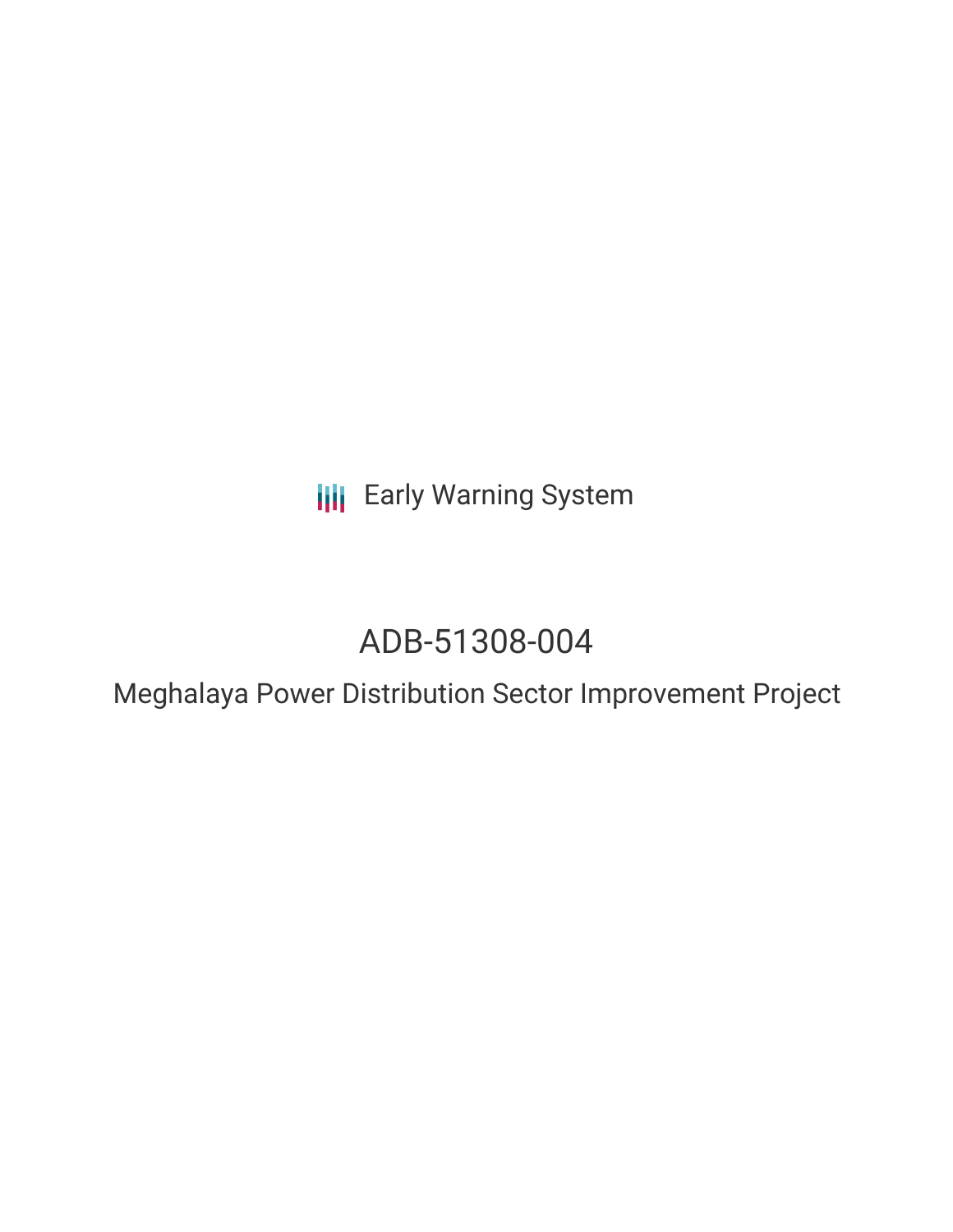

#### **Quick Facts**

| <b>Countries</b>               | India                        |
|--------------------------------|------------------------------|
| <b>Financial Institutions</b>  | Asian Development Bank (ADB) |
| <b>Status</b>                  | Proposed                     |
| <b>Bank Risk Rating</b>        | B                            |
| <b>Borrower</b>                | Government of India          |
| <b>Sectors</b>                 | Energy                       |
| <b>Investment Type(s)</b>      | Loan                         |
| <b>Investment Amount (USD)</b> | \$133.00 million             |
| <b>Loan Amount (USD)</b>       | \$133.00 million             |
| <b>Project Cost (USD)</b>      | $$166.00$ million            |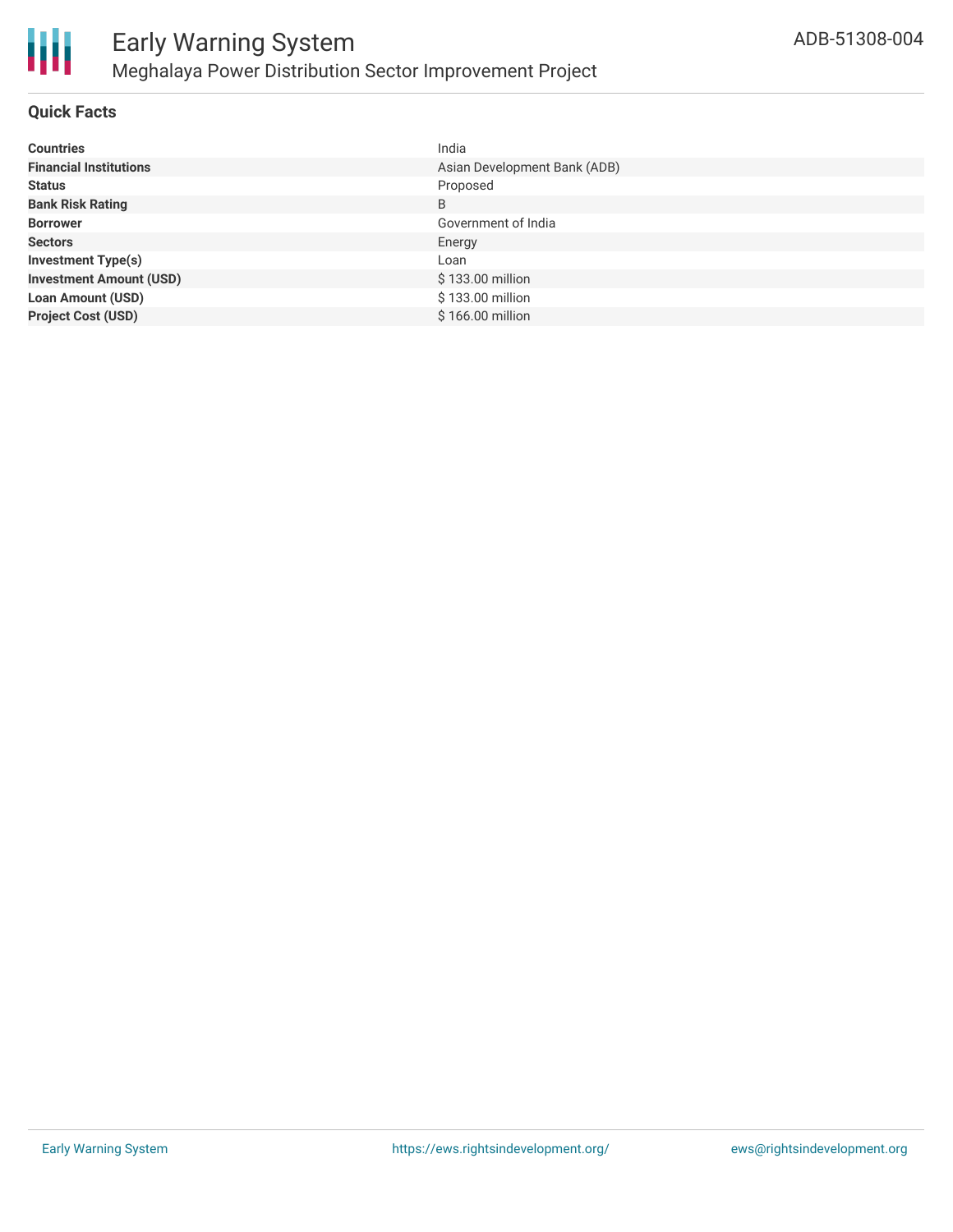

#### **Project Description**

According to the bank website, the proposed project is "a stand-alone project estimated to cost \$166 million. The Government of India has requested ADB to provide a loan of \$133 million to finance the cost of distribution network improvement and construction of new substations including upgradation of existing substations with improved automation. The executing agency (EA), MeECL, will finance the contingencies, land acquisition, and project management expenses using counterpart funds."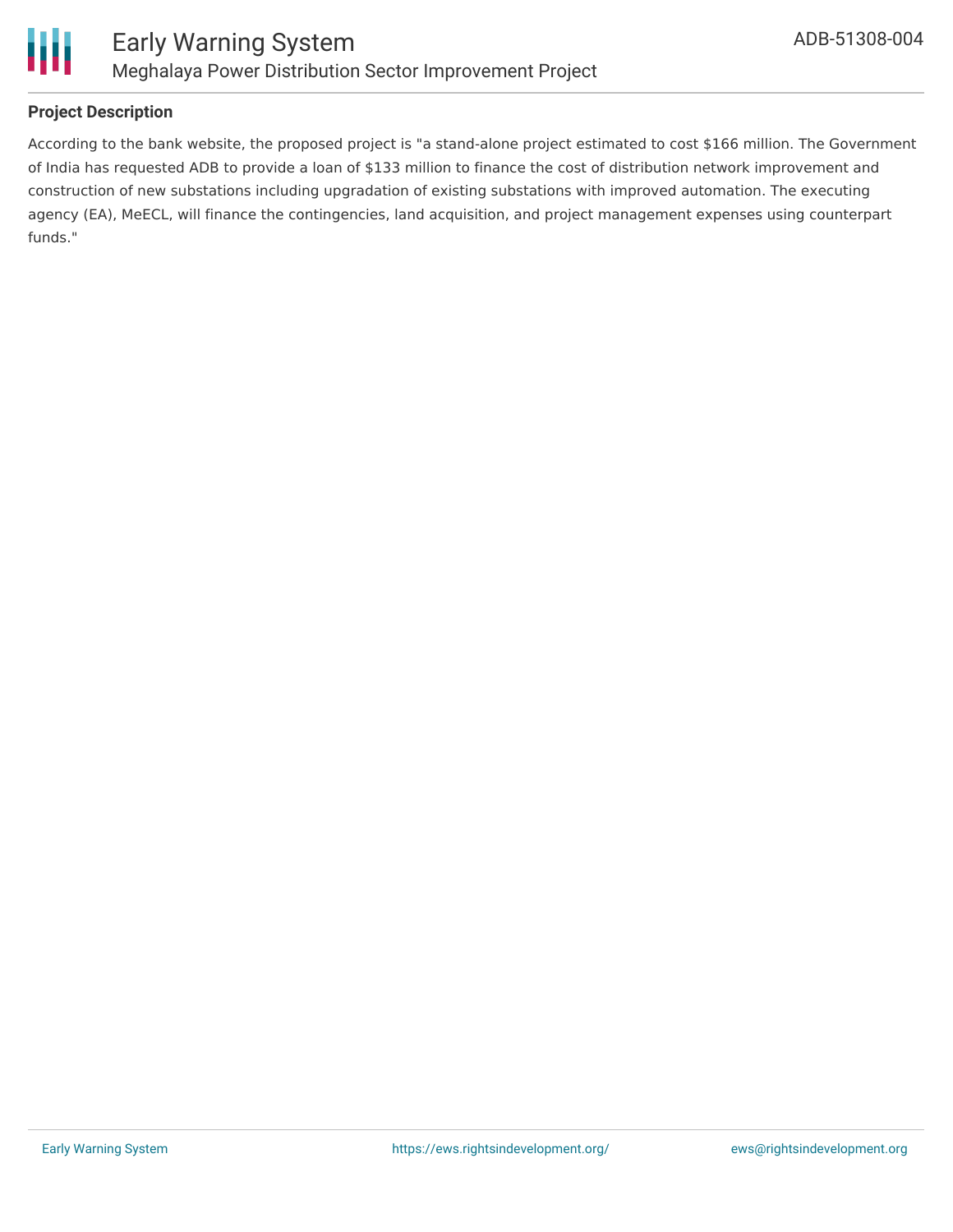

#### **Investment Description**

Asian Development Bank (ADB)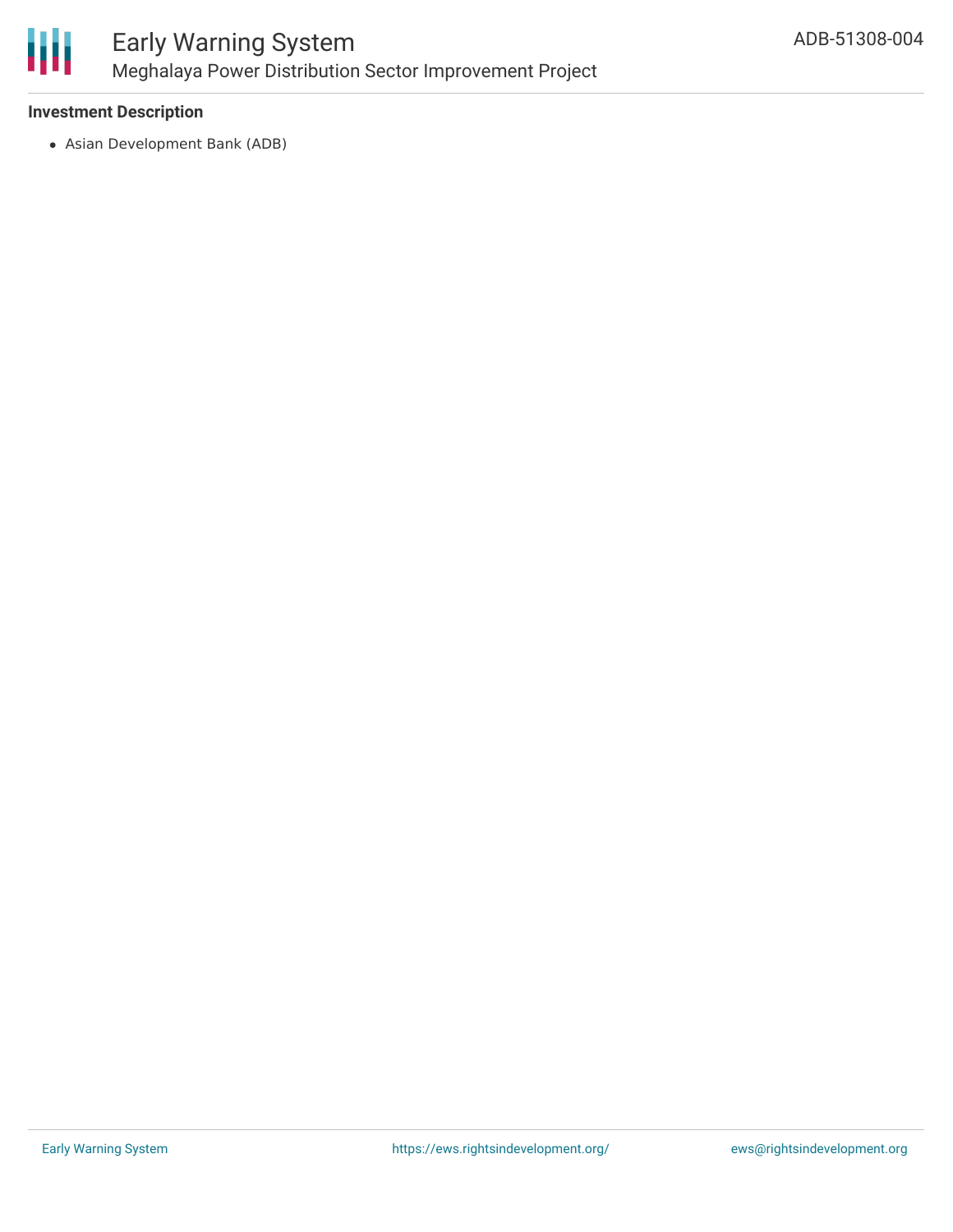

## Early Warning System

## Meghalaya Power Distribution Sector Improvement Project

| <b>Private Actor 1</b> | <b>Private Actor</b><br>1 Role | <b>Private Actor</b><br><b>Sector</b> | <b>Relation</b> | <b>Private Actor 2</b>                       | <b>Private Actor</b><br>2 Role | <b>Private Actor</b><br>2 Sector |
|------------------------|--------------------------------|---------------------------------------|-----------------|----------------------------------------------|--------------------------------|----------------------------------|
|                        | $\overline{\phantom{0}}$       |                                       | $\sim$          | Meghalaya Energy Corporation Limited (MeECL) | Client                         | $\overline{\phantom{0}}$         |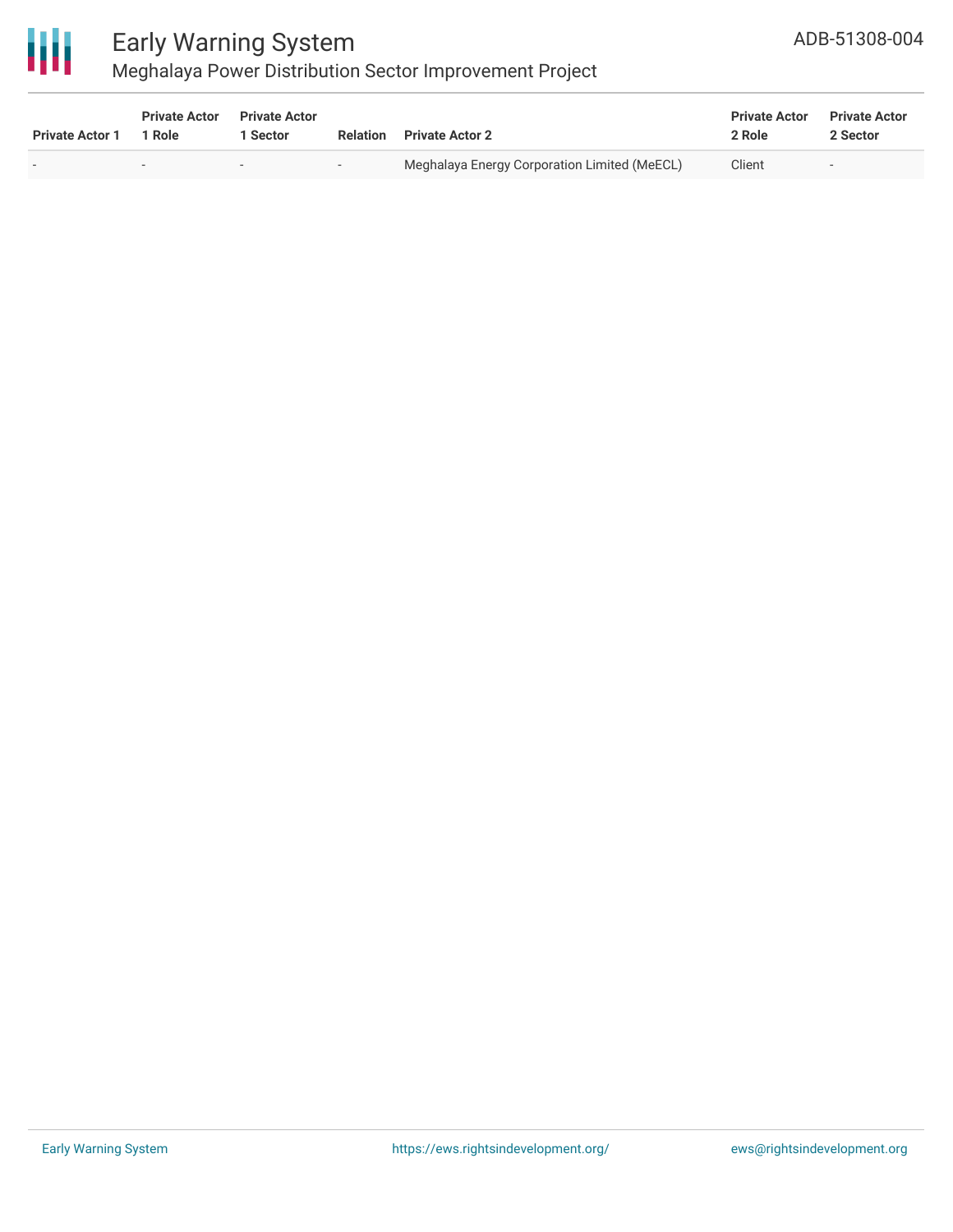

#### **Contact Information**

Responsible ADB Officer Jaimes Kolantharaj Responsible ADB Department South Asia Department Responsible ADB Division Energy Division, SARD Executing Agencies Meghalaya Energy Corporation Limited (MeECL) Lumjingshai, Short Round Road, Shillong-793001, Meghalaya, India

#### **ACCOUNTABILITY MECHANISM OF ADB**

The Accountability Mechanism is an independent complaint mechanism and fact-finding body for people who believe they are likely to be, or have been, adversely affected by an Asian Development Bank-financed project. If you submit a complaint to the Accountability Mechanism, they may investigate to assess whether the Asian Development Bank is following its own policies and procedures for preventing harm to people or the environment. You can learn more about the Accountability Mechanism and how to file a complaint at: http://www.adb.org/site/accountability-mechanism/main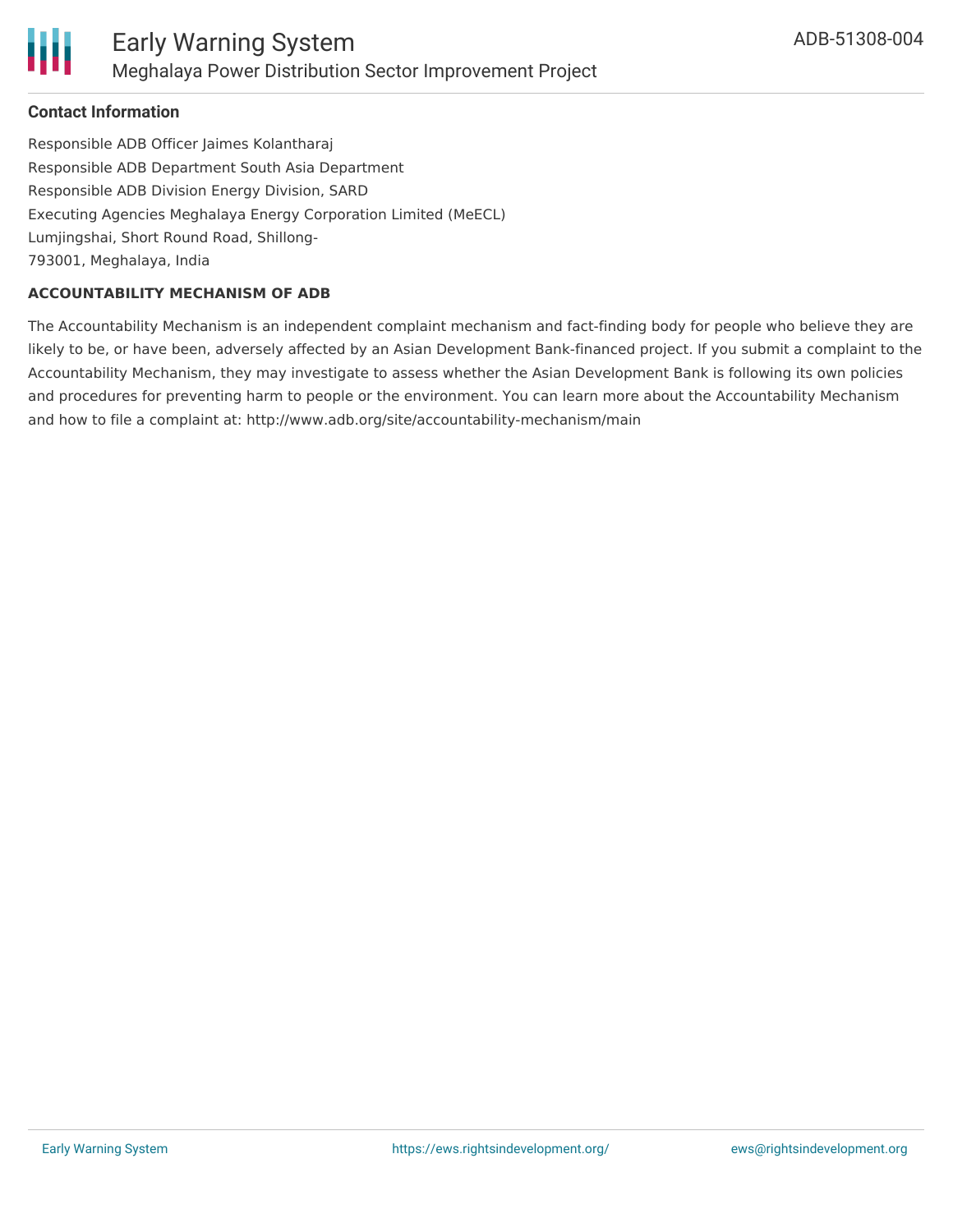

### Early Warning System Meghalaya Power Distribution Sector Improvement Project

#### **Bank Documents**

- Meghalaya Power Distribution Sector [Improvement](https://ewsdata.rightsindevelopment.org/files/documents/04/ADB-51308-004_NYkhtke.pdf) Project: Initial Poverty and Social Analysis [\[Original](https://www.adb.org/projects/documents/ind-51308-004-ipsa) Source]
- Project [Disclosure](https://ewsdata.rightsindevelopment.org/files/documents/04/ADB-51308-004.pdf) PDF [\[Original](https://www.adb.org/printpdf/projects/51308-004/main) Source]